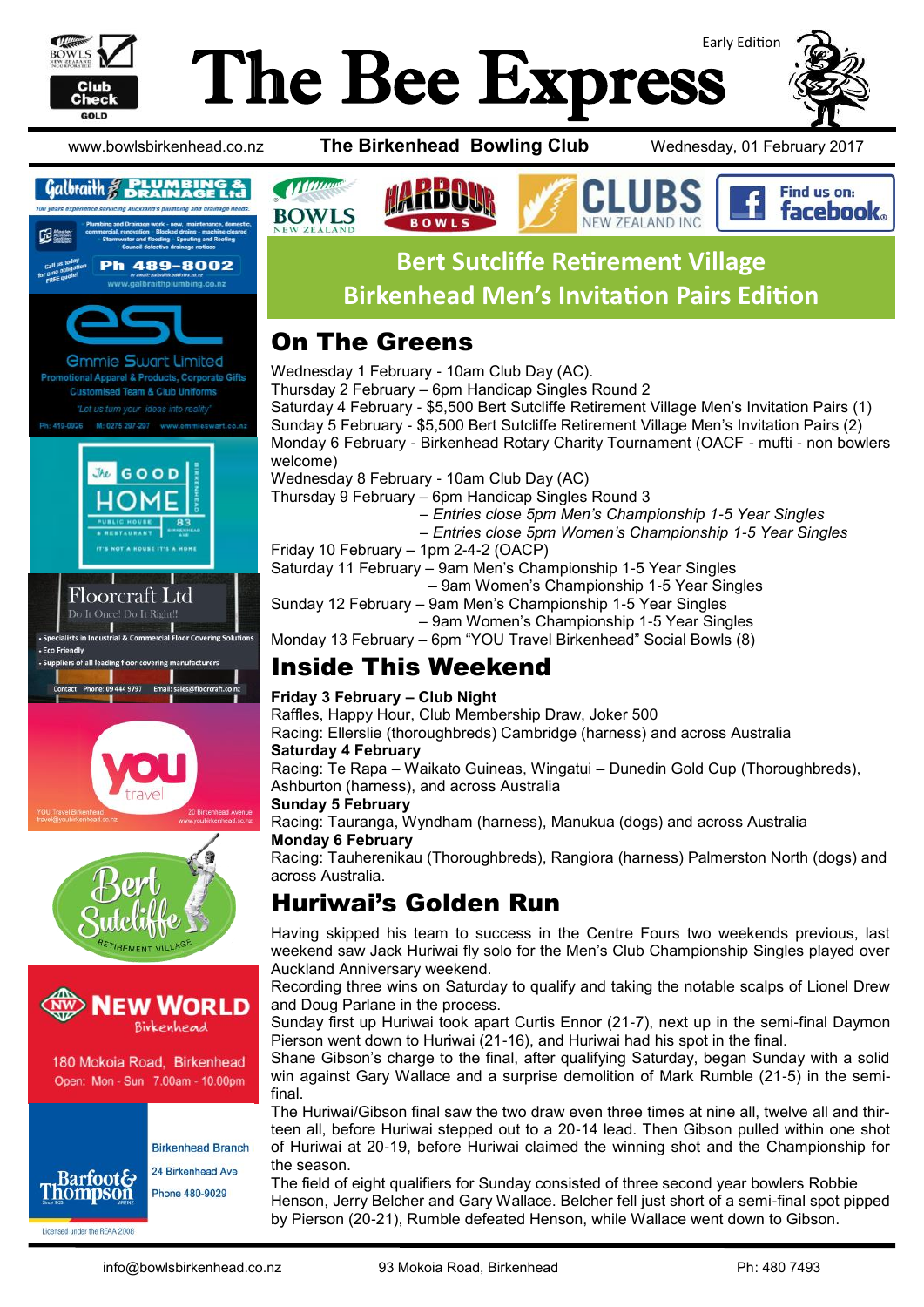

BIRKENHEAD Recreation Drive PH: 418 2424 Proudly Supporting Bowls Birkenhead







Birkenhead 09 480 9029<br>E: t.roskruge@barfoot.co M: 0274 923 125<br>P: 09 418 3846 Birkenhead 24 Birkenhead Avenue<br>Birkenhead 24 Birkenhead Avenue

#### **FLOATING DOCK SERVICES**

Now at X Pier Westhaven Marina So much more convenient and accessible for you the boatie HULL CLEANING | UNDER WATER MAINTENANCE **MARINE SURVEYS | ANTIFOULING SERVICES** 



#### Let the Battles Commence

Saturday 8.30am will see 32 teams take to the greens of Birkenhead for two days of bowling action and \$1,500 to the winning team, in the Bert Sutcliffe Retirement Village Birkenhead Men's Invitation Pairs. With the tournament celebrating five years last year, the sixth year reaches another significant milestone with a slight name change from "open" to "invitation". The Champions Cup is engraved "Invitation Pairs" so to bring the actual tournament name in line with the cup retains Rod Mahon's vision.

Saturday is about battling it out to gain a high seeding and a spot in the top sixteen for Sunday. First round Saturday and Pukekohe Cossie's Alan Gibbons / Shaun Pennell return and first up against Riverhead's Gordon Smith / Duane McDonald. Orewa's Scott Curran / David Eades take on the untried, but favoured pairing, of Birkenhead's own Mark Rumble and Riverhead's Bart Robertson. Joe King / Mike Fitzgerald travel up from Motueka and are straight into the lion's den to take on last year's winners Browns Bay's Kerry Chapman / Hinuera's Dwayne Cameron. Hot after their Bowls North Harbour Centre Men's Fours a couple of weeks back, Birkenhead's Jimmy "Jandals" Heath / Daymon Pierson will be straight down to work against Whangarei's Sam Nelson / Kerikeri's David Hood. Northcote versus Hillsbro as Kenny Moran / Harry "The Horse" Keane chase a win over Jordan King / Chris Lowe. Glenfield brothers Terry and Tom Campbell take on the other Northcote side, Brent Malcom / Greg Taylor as local clubs do battle. Young gun Waiheke's Scott Cottrell pairs up with, recently awarded NZ Male Domestic Player of the Year, Carlton's Petar Sain in what possibly is the game of the round against Riverhead's Steve Cox / Grant Goodwin. Cox / Goodwin are always never far away from a top finish but the first place has eluded them to date.

For round one losers, round two is all that more important to get a win, as with the winners the continued success is all important. Past winners Justin Goodwin playing out of Eastbourne and Birkenhead's Tony Grantham, current Blackjack squad member, will battle it out against Onehunga and District's Mike Bradshaw / Ken Fitness. While Onerahi's John Dunn returning for his sixth tournament, and Whangarei's Larry Vallance leading, duke it out with Birkenhead's Peter Nathan / Scott Mouton. Tournament stalwart Bryan Chapman unable to play this year, has been replaced by Barclay Lee of St Heliers accompanied by Howick's Neil Fisher take on Gibbons / Pennell. Glenfield's Doug Campbell / Bruce Baker have their work cut out up against Rumble / Robertson. Browns Bay's Brad Reichert / Brian Wilson will be hoping the Aussies haven't adjusted to the Birkenhead greens when they take on Harry Skyes / John Grantham from the Lyndoch Bowling Club in South Australia. Mairangi's Don Ambros / Garry Banks are up against Auckland's Gary "Sandals" Breckon / Birkenhead's Curtis Ennor, a pair known to enjoy their bowls and party hard. Dual Birkenhead/Northcote members, playing under Birkenhead, Mike "Fish" Haggart / John Hindmarch play highly talented tournament new comers Glen Eden's Taylor Horn / Clarks Beach Adam Hayward.

Round Three, the crunch round of the day. Browns Bay's Lindsay Gilmore / Bruce McClintock will be hoping they have had two wins when they take on Chapman / Cameron. Birkenhead's Merv Garred / Shane Gibbson up against Nelson and Hood, although Gibbson hasn't play much this season but as runner-up in the Club championship singles last weekend and with Garred off the front this pair is on the radar and will hopefully be looking for their third win of the day. Glen Eden new comers Ray Brown / Tony Balogh, having played John Grantham and then Evan Thomas in the previous two rounds, will be hunting a win as they take on Malcom / Taylor. It may not be the powerhouse game of the round but the Birkenhead pairing of Greg Utting / Gary Stevens up against Point Chev's John Petelo, fresh from representing Samoa at the World Championships, and Phil Aitken will sure produce some good bowls.

Birkenhead's Lionel Drew / Evan Thomas will be hoping they won't be relying on their fourth round game against Horn / Hayward to make the cut. The same can be said for the Brown / Balogh versus King / Lowe game.

At the conclusion of Saturday the teams are seed on their Saturday performance for the Sunday draw. With the business end of the tournament starting 8.30am Sunday morning and working its way through the day to conclude with five finals starting 3.15pm. Past Winners:

2012 – Neville Hill, Jamie Hill (s)

- 2013 Tony Garelja, Vladimir Marsic (s)
- 2014 Jordan King, Danny Delany (s)
- 2015 Justin Goodwin, Tony Grantham (s)
- 2016 Kerry Chapman, Dwayne Cameron (s)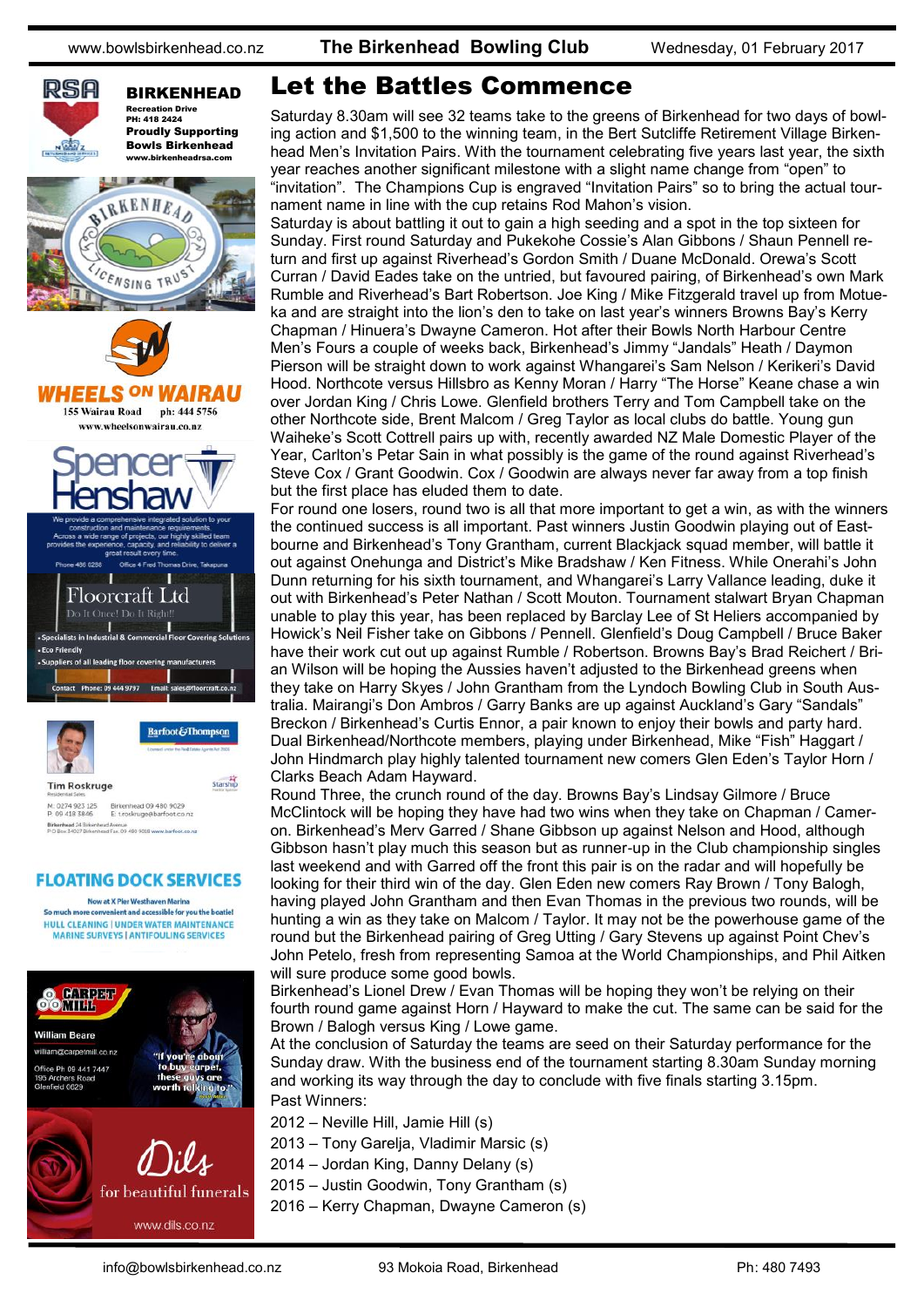



#### **IEELS <sup>ON</sup> WAIRAU** 155 Wairau Road ph: 444 5756

www.wheelsonwairau.co.nz

Congratulations Ann Lepper







180 Mokoia Road, Birkenhead Open: Mon - Sun 7.00am - 10.00pm



Design & Manufacture **High Quality Durable** Whiteboards **Noticeboards Educational Furniture** Over 25 years **New Zealand made** 







#### 44<sup>th</sup> Annual Waitangi Day **Bowls Tournament**

Rotary Birkenhead and Bowls Birkenhead have combined for 44 years to deliver the annual bowls tournament, as a fundraiser for local charities.

**Have fun while** supporting two great organisations



**Riding for the Disabled** 

for you and your baby thes, books and a variety<br>of play experiences to<br>cover ways that work for<br>their family.

**Space** 

### Paris Makes NZ Squad

Birkenhead 1-5 year/student member Paris Barker has been selected for the New Zealand Development Squad for under 21s.

### Sponsored Club Day Postponed

Bert Sutcliffe Retirement Village sponsored club day originally planned for today has been postponed due to the long weekends. A new date will be announced soon.

### Friday Club Nights

Merv "The Swerve" spins the raffles from around 4.30 onwards, Happy hour 5 - 6pm, Joker 500 on sale from 5pm, Club Membership Draw drawn between 5.30 - 6.30pm.

### \$6,500 Women's Pairs

Two day \$6,500 Women's Pairs, Saturday 11 and Sunday 12 March 2017. The season is rolling on and the 2017 Good Home Birkenhead Women's Pairs is just under three months away. With it's \$6,500 total prize pool and \$1,500 for first place this is a tournament not to be missed. Further details phone Emmie 2075 297297.

# **Bowls Shop Birkenhead**

Located inside the Club House (93 Mokoia Road, Birkenhead)

Aero Bowls , Comfitpro Bags , Comfitpro Footwear , Bowls Apparel ,

Wet Weather Clothing , Bowls Accessories and more……

**Open 8am till late all tournament long**

*Normal opening hours 3pm - 5pm daily or on request*



### **Shop online at www.bowlsbirkenhead.co.nz**